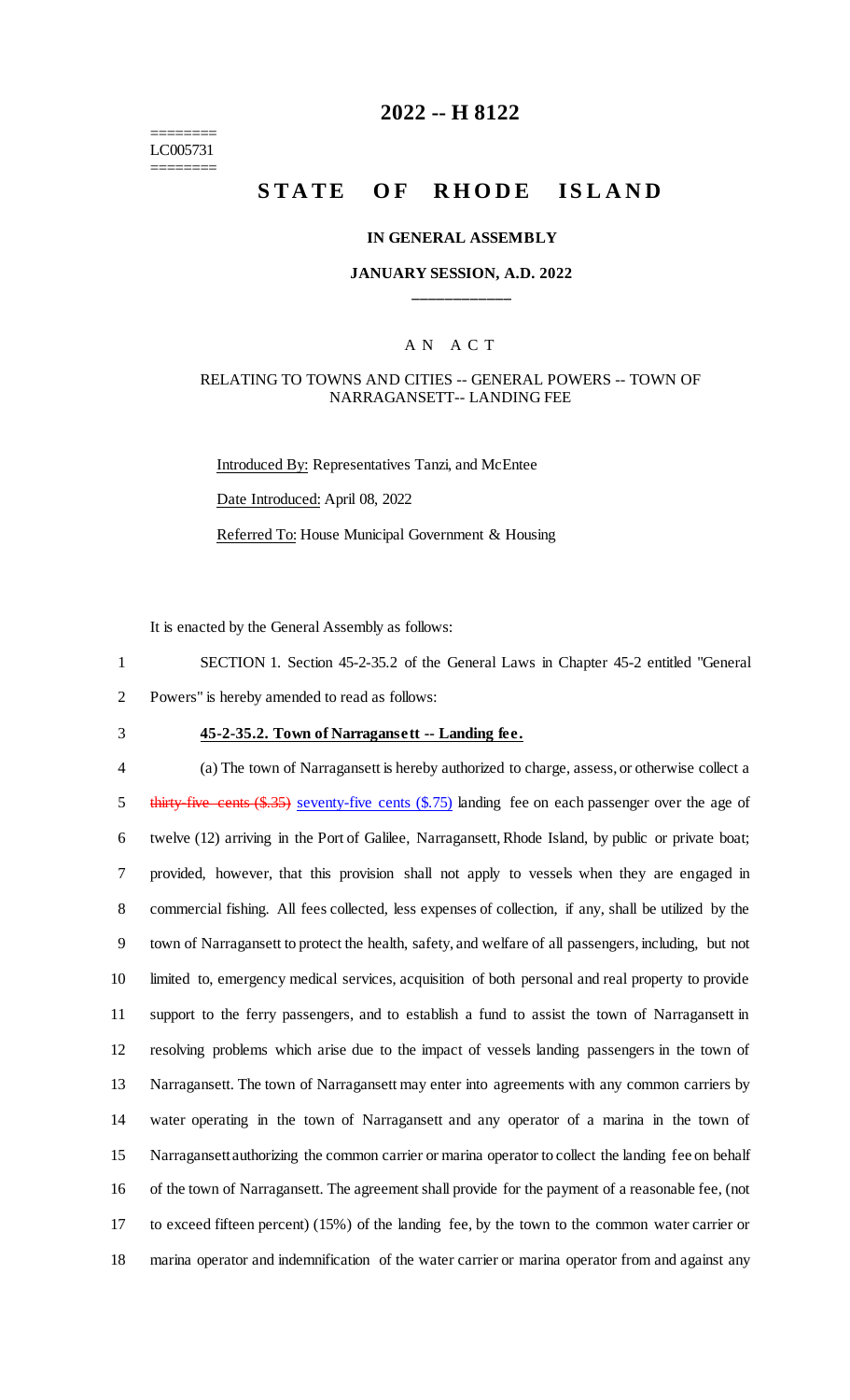liability to, or claim of liability by third parties, arising from the collection of the boarding fee. All such common carriers shall collect the landing fee on behalf of the town of Narragansett, by including the amount of the fee in its rate and charge to adult passengers without the necessity of approval of the landing fee from the public utilities commission ("PUC") or the division of public utilities and carriers ("DPUC") under Title 39. The landing fee authorized by this chapter does not apply to any persons receiving free transportation from the public utility under § 39-2-5. The town council of the town of Narragansett shall promulgate rules and regulations to implement the provisions of this section. The town of Narragansett may seek no fees from the common carriers other than those set forth in this section; provided, however, that this sentence shall not preclude the taxation of property, but not the vessels, of the common carriers pursuant to Title 44.

 (b) The rate relief previously authorized by the PUC for Interstate Navigation Company in 1997 (PUC Docket No. 2484) which authorized the increase of Interstate Navigation Company's rates (except the Block Island Passenger Commuter Rate) by one and four-tenths percent (1.4%) in order to pay for property taxes assessed against Interstate Navigation Company's vessels by the town of Narragansett shall continue in full force and effect until June 1, 2002. Notwithstanding the restriction placed by the PUC on the money collected by Interstate Navigation Company pursuant to this rate relief, the money shall be disposed of as follows: (1) from the monies collected as of June 30, 2001, Interstate Navigation Company shall make a one time payment to the town of Narragansett of eighty-five thousand dollars (\$85,000) and the town of Narragansett shall be authorized to retain the fifteen thousand dollars (\$15,000) previously paid to it by Interstate Navigation Company; (2) the balance of the funds collected as of June 30, 2001, are to be invested in equipment and facilities to serve the rate payers of Interstate Navigation Company subject to DPUC subsequent verification of that investment. If a dispute arises regarding the disposition of the funds as set forth in this section, then the DPUC or Interstate Navigation Company may petition the PUC for review, and the decision of the PUC shall be final and binding and not appealable. For purposes of this section, the use of such funds by Interstate Navigation Company for: (1) the repair and/or replacement of the bulkhead and related facilities at Interstate's Block Island facility; or (2) Interstate's expenses related to the construction of its new terminal facility in Galilee, including the construction of facilities for the connector road lots; and/or (3) the pre-payment of principal and related pre-payment fees on the loan outstanding for the M/V Block Island, shall be deemed to be equipment and facilities that serve the rate payers of Interstate Navigation and shall not be subject to any prior review or approval by the DPUC and/or PUC; provided that subsequent verification and approval shall remain within the purview of the DPUC and PUC for rate making purposes. Any expenditures out of the funds collected as of June 30, 2001, for any other purposes shall require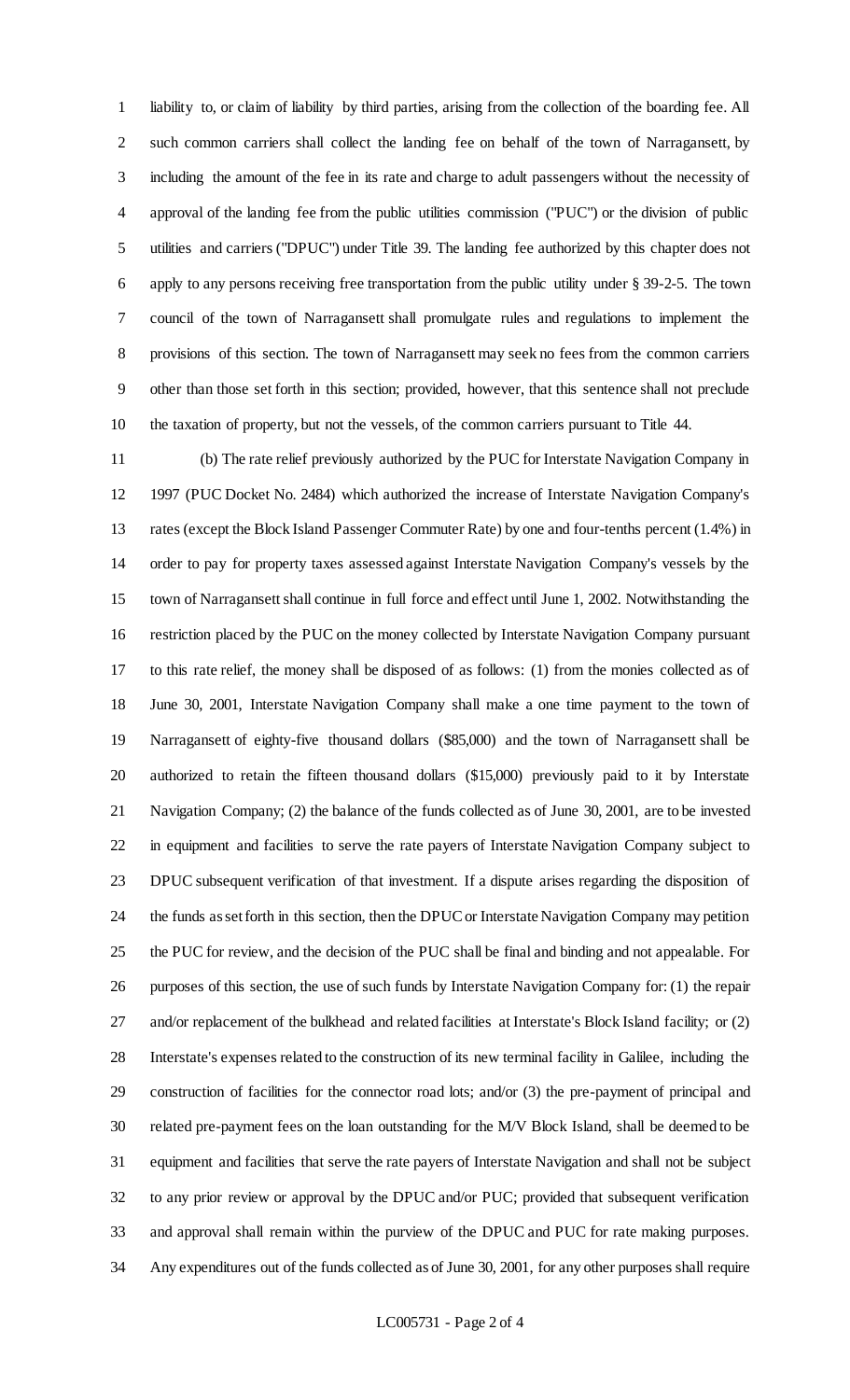the prior approval of the DPUC to assure that the proposed expenditures are in the best interest of the rate payers. If a dispute arises between Interstate Navigation Company and the DPUC as to such proposed expenditures, then the DPUC or Interstate Navigation Company may petition the PUC for review.

 (c) From the funds collected between July 1, 2001 and May 31, 2002, one-third (⅓) of the total shall be paid to the town of Narragansett in June, 2002, and the balance shall be retained by Interstate Navigation Company to be invested in equipment and facilities to serve the rate payers of Interstate Navigation Company. Interstate Navigation Company shall be required to obtain the prior approval of the DPUC in order to expend these funds. If a dispute arises regarding the disposition of these funds as set forth in this section, the DPUC or Interstate Navigation Company may petition the PUC for review.

 (d) As to property over which the town of Narragansett has regulatory control, the town of Narragansett may not prohibit overnight parking on private property and currently existing parking lots in Galilee, and there will be no mandatory offsite parking for cars in Galilee.

SECTION 2. This act shall take effect upon passage.

======== LC005731 ========